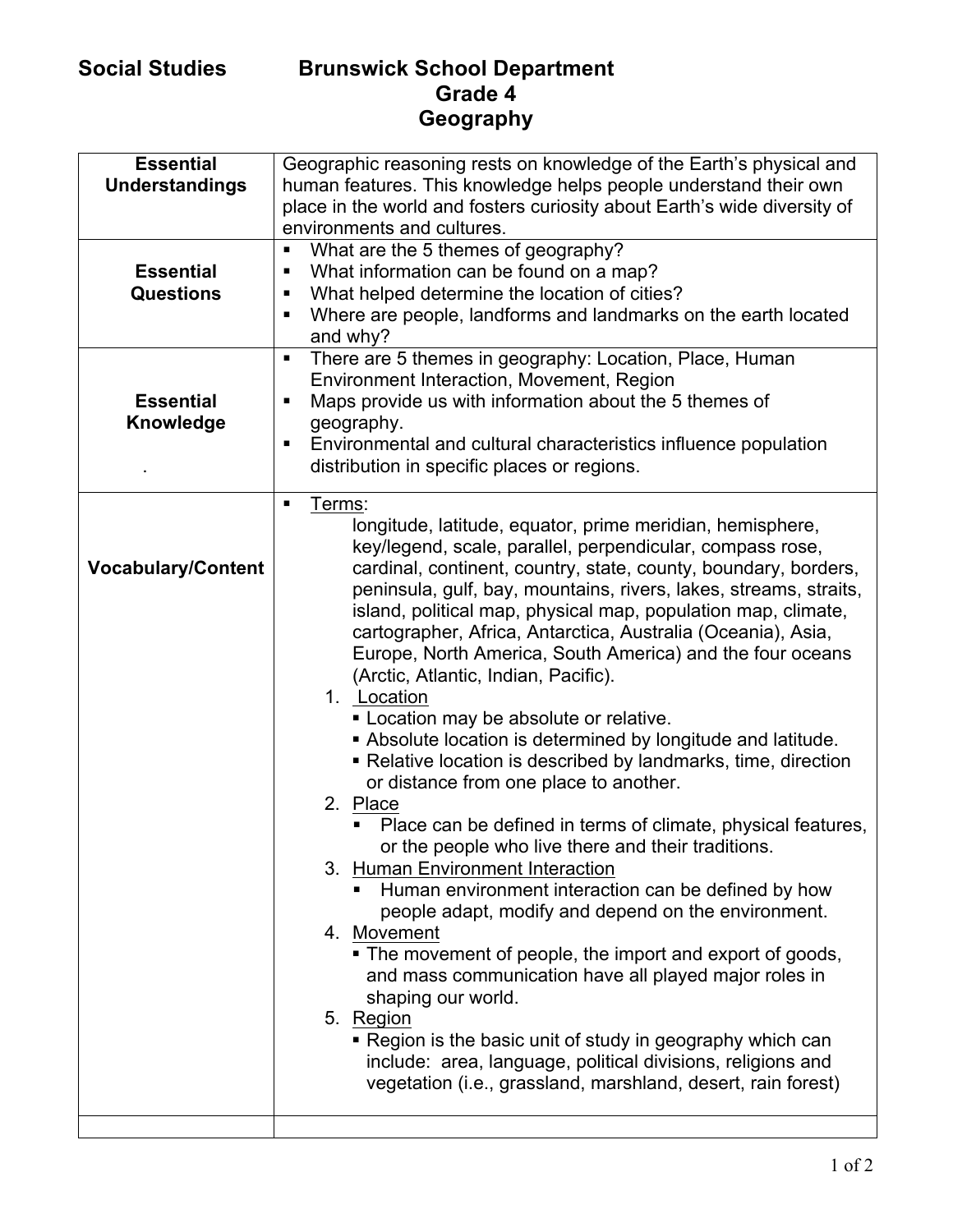| <b>Social Studies</b> |  |  |
|-----------------------|--|--|
|-----------------------|--|--|

| <b>Social Studies</b> | <b>Brunswick School Department</b> |
|-----------------------|------------------------------------|
|                       | Grade 4                            |
|                       | <b>CARNEAD</b>                     |

| Geography             |                                                                                       |  |
|-----------------------|---------------------------------------------------------------------------------------|--|
|                       | Use some of the 5 themes of geography to explain different kinds<br>٠                 |  |
|                       | of maps.                                                                              |  |
|                       | Compare different types of maps to interpret geographical features<br>п               |  |
| <b>Essential</b>      | and draw conclusions.                                                                 |  |
| <b>Skills</b>         | Locate major population centers of the world and provide possible<br>٠                |  |
|                       | explanations of why they emerged in that location.                                    |  |
|                       | Explain why environmental characteristics vary among different                        |  |
|                       | world regions                                                                         |  |
|                       | <b>Social Studies</b>                                                                 |  |
|                       | D Geography                                                                           |  |
|                       | D 1.a. Explain that geography includes the study of Earth's                           |  |
| <b>Related</b>        | physical features including climate and the distribution of plant                     |  |
| <b>Maine Learning</b> | animal, and human life                                                                |  |
| <b>Results</b>        | D 1.b. Create visual representations of the world, showing a basic                    |  |
|                       | understanding of the geographic grid, including the equator                           |  |
|                       | and prime meridian.                                                                   |  |
|                       | D 1c. Identify the Earth's major geographic features such as                          |  |
|                       | oceans, major mountains, and rivers using a variety of<br>continents,                 |  |
|                       | geographic tools.                                                                     |  |
|                       | D 1d. Explain examples of changes in the Earth's physical features                    |  |
|                       | and their impact on communities and regions                                           |  |
|                       | D 2.a, Identify examples of how geographic features unify                             |  |
|                       | communities and regions as well as support diversity                                  |  |
|                       | D 2.b, Describe impacts of geographic features on the daily life of                   |  |
|                       | various cultures, including Maine Native Americans and other cultures                 |  |
| <b>Related</b>        | in the United States and the world                                                    |  |
| <b>Social Studies</b> | Chronological reasoning and causation<br>$\boxtimes$ Comparison and contextualization |  |
| <b>Practices</b>      | $\boxtimes$ Geographic reasoning                                                      |  |
|                       | $\boxtimes$ Gathering, using and interpreting evidence                                |  |
|                       | The role of the individual in social and political participation                      |  |
|                       | Construct a relief map.                                                               |  |
|                       | Construct a world continent map.<br>п                                                 |  |
|                       | Construct a product map that includes major products of a country<br>٠                |  |
| <b>Sample</b>         | using a key.                                                                          |  |
| <b>Lessons</b>        | Construct maps and other graphic representations of both familiar<br>٠                |  |
| And                   | and unfamiliar places                                                                 |  |
| <b>Activities</b>     | Use latitude and longitude to locate different places on maps.<br>п                   |  |
|                       | Visit DeLorme or similar facility.<br>п                                               |  |
|                       | Complete a geography dictionary with terms, definitions and<br>п                      |  |
|                       | pictures.                                                                             |  |
|                       | Geography bingo.<br>п                                                                 |  |
|                       | Participate in the National Geography Bee.<br>٠                                       |  |
|                       | Locate and name the 7 continents (Africa, Antarctica, Australia<br>п                  |  |
|                       | (Oceania), Asia, Europe, North America, South America) and the 4                      |  |
|                       | oceans (Arctic, and Atlantic, Indian, Pacific).                                       |  |
| <b>Sample</b>         | Construct and/or label a world map which includes: 7 continents, 4<br>п               |  |